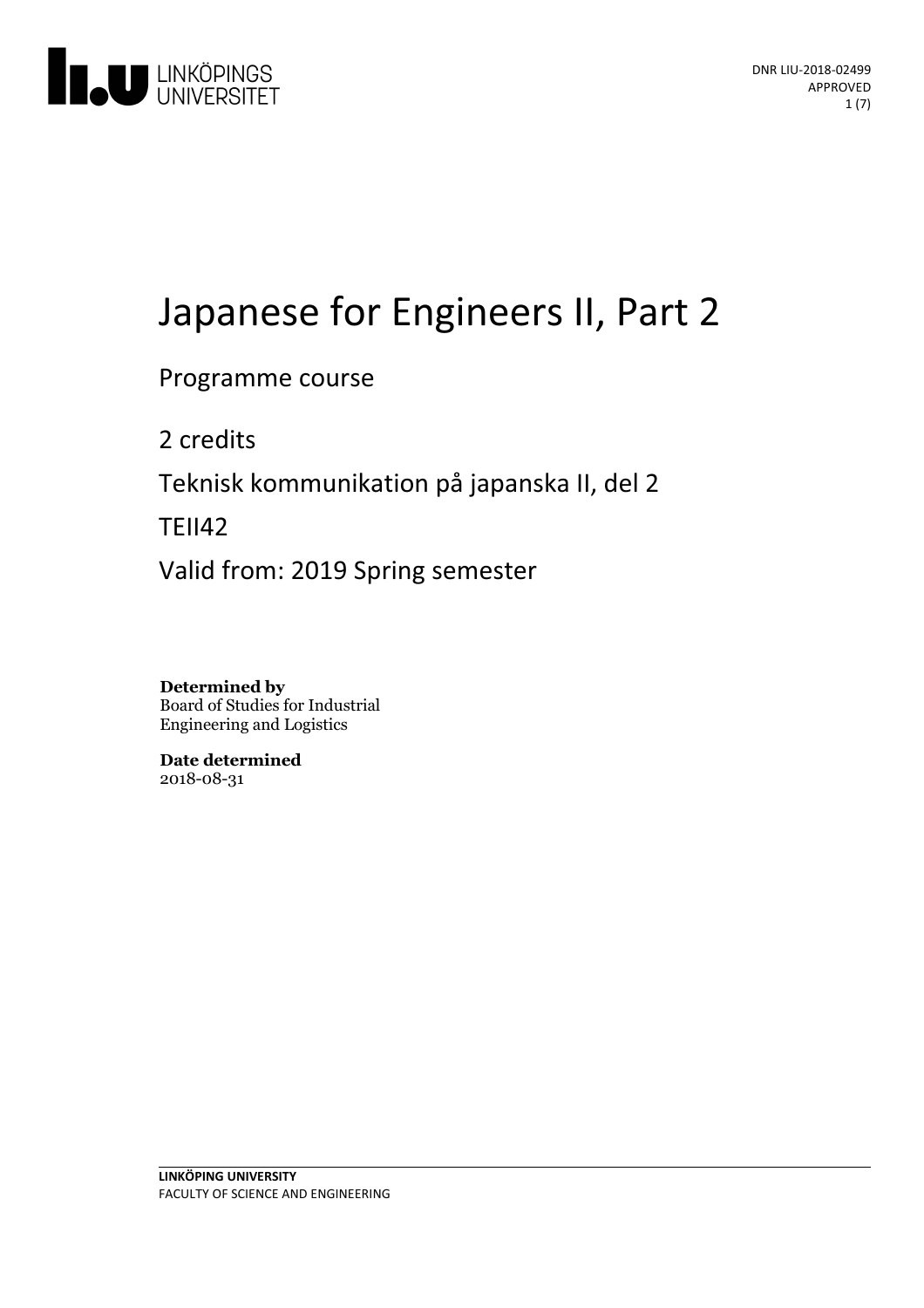# Main field of study

Language and Culture

Course level

First cycle

## Advancement level

 $G_1X$ 

# Course offered for

- Industrial Engineering and Management International, M Sc in Engineering
- Applied Physics and Electrical Engineering International, M Sc in Engineering

# Entry requirements

Note: Admission requirements for non-programme students usually also include admission requirements for the programme and threshold requirements for progression within the programme, or corresponding.

## Examination

| TEN1             | <b>Written Examination</b> | 1.5 credits | U, 3, 4, 5 |
|------------------|----------------------------|-------------|------------|
| KTR <sub>1</sub> | Tests                      | 0.5 credits | U.G        |

# Grades

Four-grade scale, LiU, U, 3, 4, 5

## Department

Institutionen för ekonomisk och industriell utveckling

# Director of Studies or equivalent

Johan Holtström

## Examiner Li Li Tunek

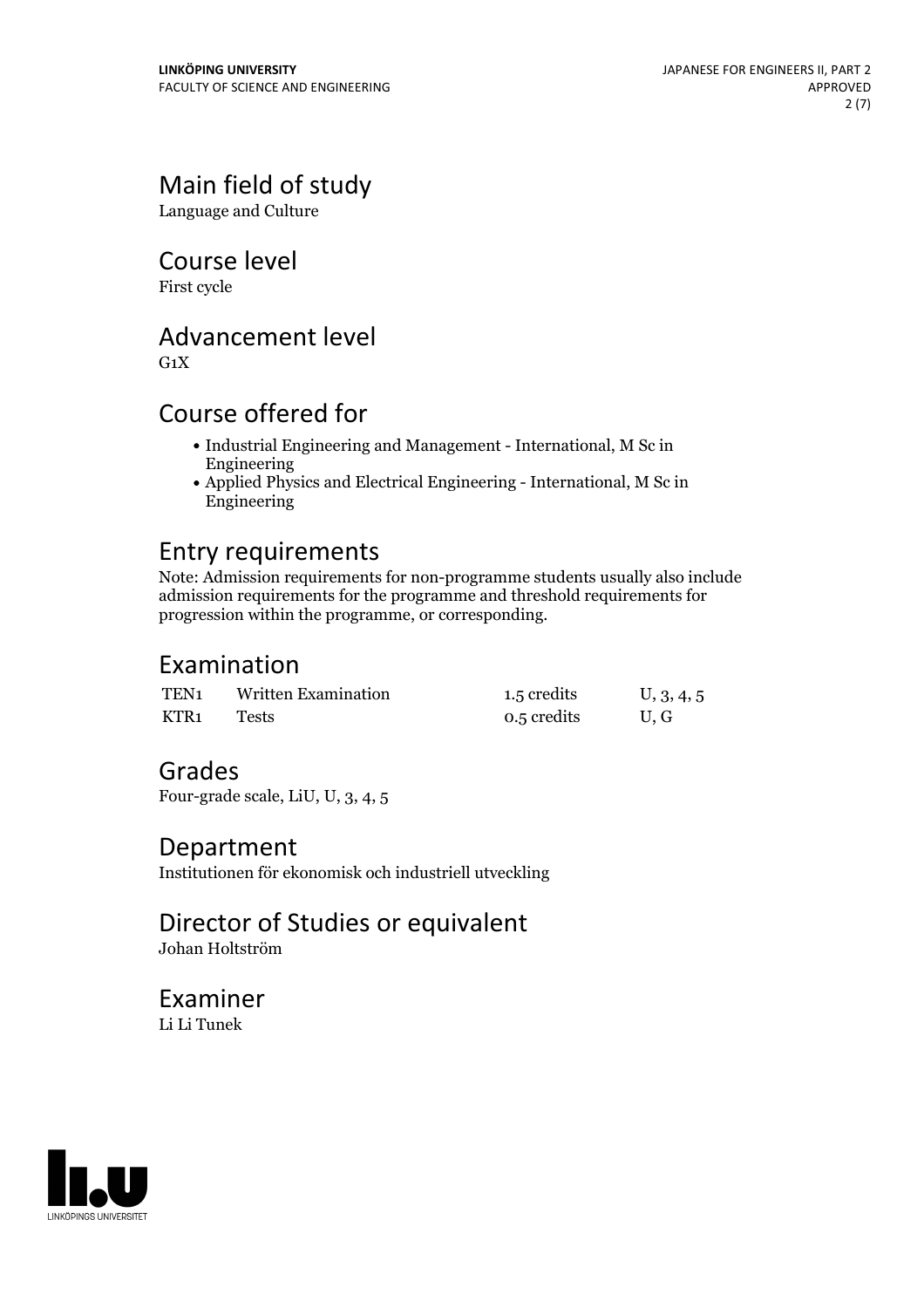# Education components

Preliminary scheduled hours: 16 h Recommended self-study hours: 37 h

# Course literature

#### **Books**

Reiko Arai, テーマ別 中級から学ぶ日本語 ISBN: 4327384437

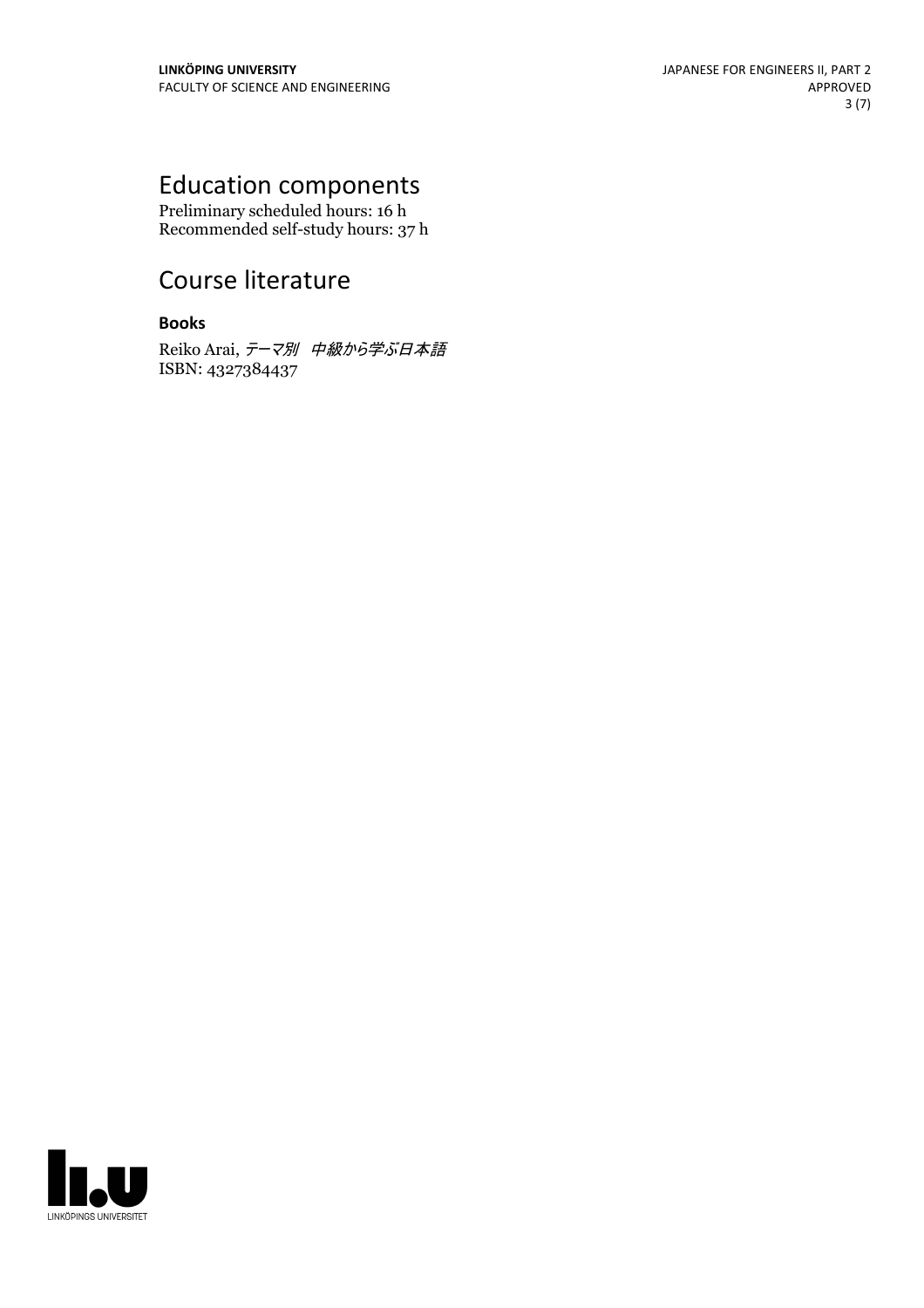# **Common rules**

## **Course syllabus**

A syllabus has been established for each course. The syllabus specifies the aim and contents of the course, and the prior knowledge that a student must have in order to be able to benefit from the course.

## **Timetabling**

Courses are timetabled after a decision has been made for this course concerning its assignment to a timetable module. A central timetable is not drawn up for courses with fewer than five participants. Most project courses do not have a central timetable.

## **Interrupting a course**

The vice-chancellor's decision concerning regulations for registration, deregistration and reporting results (Dnr LiU-2015-01241) states that interruptions in study are to be recorded in Ladok. Thus, all students who do not participate in a course for which they have registered must record the interruption, such that the registration on the course can be removed. Deregistration from <sup>a</sup> course is carried outusing <sup>a</sup> web-based form: www.lith.liu.se/for-studenter/kurskomplettering?l=sv.

### **Cancelled courses**

Courses with few participants (fewer than 10) may be cancelled or organised in a manner that differs from that stated in the course syllabus. The board of studies is to deliberate and decide whether a course is to be cancelled orchanged from the course syllabus.

### **Regulations relatingto examinations and examiners**

Details are given in a decision in the university's rule book: http://styrdokument.liu.se/Regelsamling/VisaBeslut/622678.

## **Forms of examination**

#### **Examination**

Written and oral examinations are held at least three times a year: once immediately after the end of the course, once in August, and once (usually) in one of the re-examination periods. Examinations held at other times are to follow a decision of the board of studies.

Principles for examination scheduling for courses that follow the study periods:

courses given in VT1 are examined for the first time in March, with re-

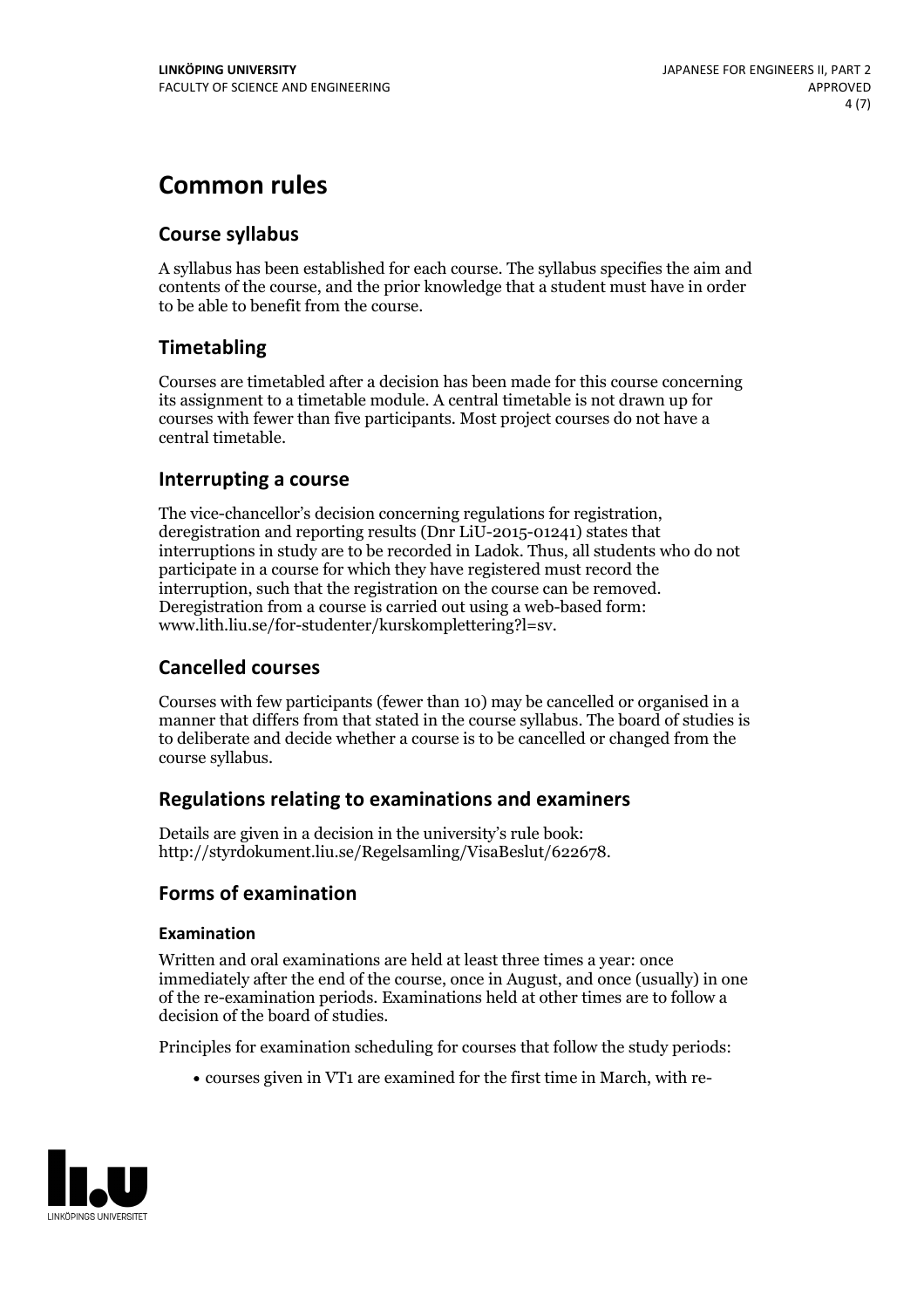examination in June and August

- courses given in VT2 are examined for the first time in May, with re-examination in August and October
- courses given in HT1 are examined for the first time in October, with re-examination in January and August
- courses given in HT2 are examined for the first time in January, with re-examination at Easter and in August.

The examination schedule is based on the structure of timetable modules, but there may be deviations from this, mainly in the case of courses that are studied and examined for several programmes and in lower grades (i.e. 1 and 2).

- Examinations for courses that the board of studies has decided are to be held in alternate years are held only three times during the year in which
- the course is given.<br>• Examinations for courses that are cancelled or rescheduled such that they are not given in one or several years are held three times during the year that immediately follows the course, with examination scheduling that corresponds to the scheduling that was in force before the course was cancelled or rescheduled.<br>• If teaching is no longer given for a course, three examination occurrences
- are held during the immediately subsequent year, while examinations are at the same time held for any replacement course that is given, or alternatively in association with other re-examination opportunities. Furthermore, an examination is held on one further occasion during the next subsequent year, unless the board of studies determines otherwise.<br>• If a course is given during several periods of the year (for programmes, or
- on different occasions for different programmes) the board orboards of studies determine together the scheduling and frequency of re-examination occasions.

#### **Registration for examination**

In order to take an examination, a student must register in advance at the Student Portal during the registration period, which opens 30 days before the date of the examination and closes 10 days before it. Candidates are informed of the location of the examination by email, four days in advance. Students who have not registered for an examination run the risk of being refused admittance to the examination, if space is not available.

Symbols used in the examination registration system:

- \*\* denotes that the examination is being given for the penultimate time.
- \* denotes that the examination is being given for the last time.

#### **Code of conduct for students during examinations**

Details are given in a decision in the university's rule book: http://styrdokument.liu.se/Regelsamling/VisaBeslut/622682.

#### **Retakes for higher grade**

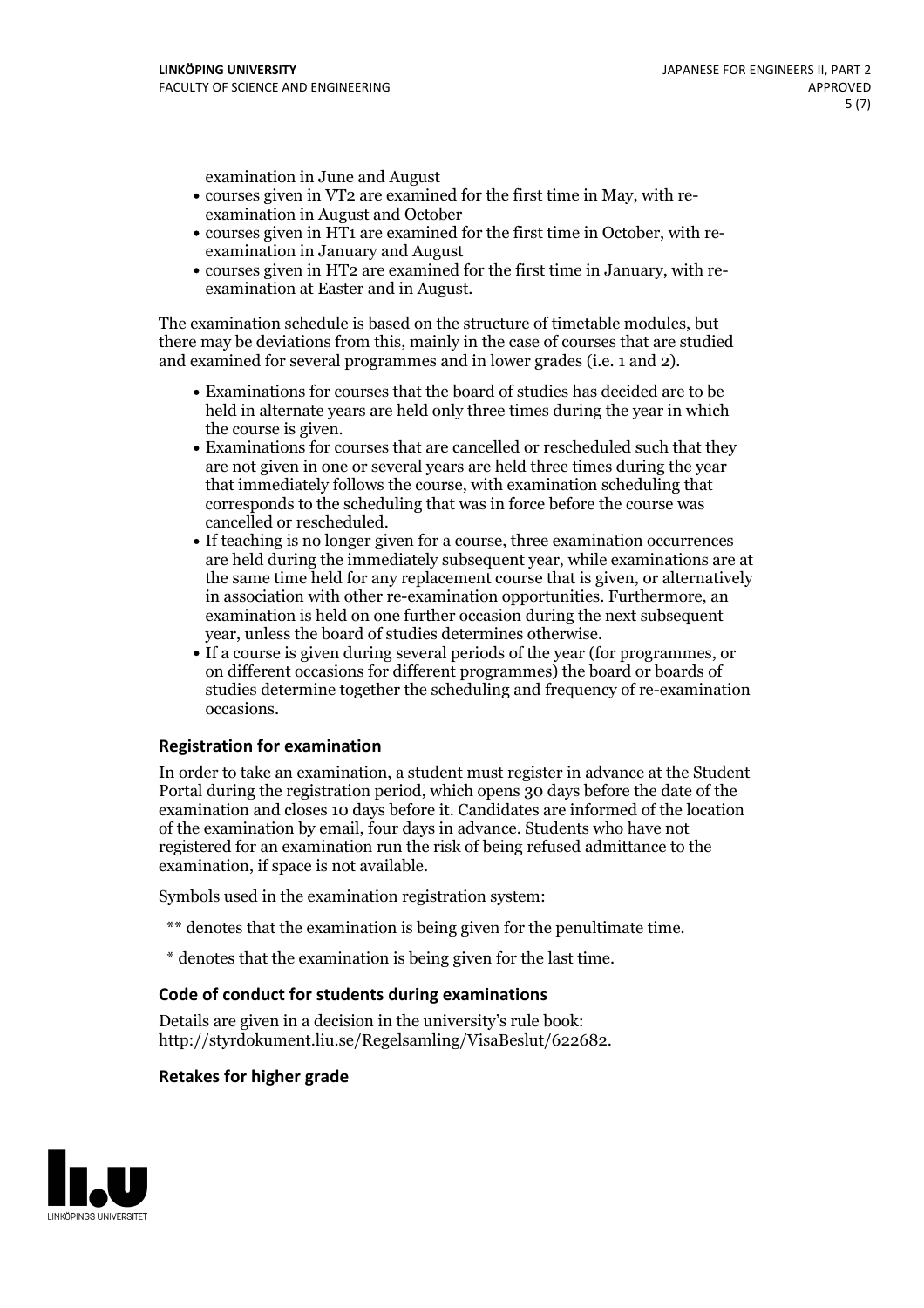Students at the Institute of Technology at LiU have the right to retake written examinations and computer-based examinations in an attempt to achieve a higher grade. This is valid for all examination components with code "TEN" and "DAT". The same right may not be exercised for other examination components, unless otherwise specified in the course syllabus.

#### **Retakes of other forms of examination**

Regulations concerning retakes of other forms of examination than written examinations and computer-based examinations are given in the LiU regulations

http://styrdokument.liu.se/Regelsamling/VisaBeslut/622678.

#### **Plagiarism**

For examinations that involve the writing of reports, in cases in which it can be assumed that the student has had access to other sources (such as during project work, writing essays, etc.), the material submitted must be prepared in accordance with principles for acceptable practice when referring to sources (references or quotations for which the source is specified) when the text, images, ideas, data, etc. of other people are used. It is also to be made clear whether the author has reused his or her own text, images, ideas, data, etc. from previous examinations.

A failure to specify such sources may be regarded as attempted deception during examination.

#### **Attempts to cheat**

In the event of <sup>a</sup> suspected attempt by <sup>a</sup> student to cheat during an examination, or when study performance is to be assessed as specified in Chapter <sup>10</sup> of the Higher Education Ordinance, the examiner is to report this to the disciplinary board of the university. Possible consequences for the student are suspension from study and a formal warning. More information is available at https://www.student.liu.se/studenttjanster/lagar-regler-rattigheter?l=sv.

#### **Grades**

The grades that are preferably to be used are Fail (U), Pass (3), Pass not without distinction  $(4)$  and Pass with distinction  $(5)$ . Courses under the auspices of the faculty board of the Faculty of Science and Engineering (Institute of Technology) are to be given special attention in this regard.

- 1. Grades U, 3, 4, 5 are to be awarded for courses that have written
- examinations. 2. Grades Fail (U) and Pass (G) may be awarded for courses with <sup>a</sup> large degree of practical components such as laboratory work, project work and group work.

#### **Examination components**

- 
- 1. Grades U, 3, 4, <sup>5</sup> are to be awarded for written examinations (TEN). 2. Grades Fail (U) and Pass (G) are to be used for undergraduate projects and other independent work.